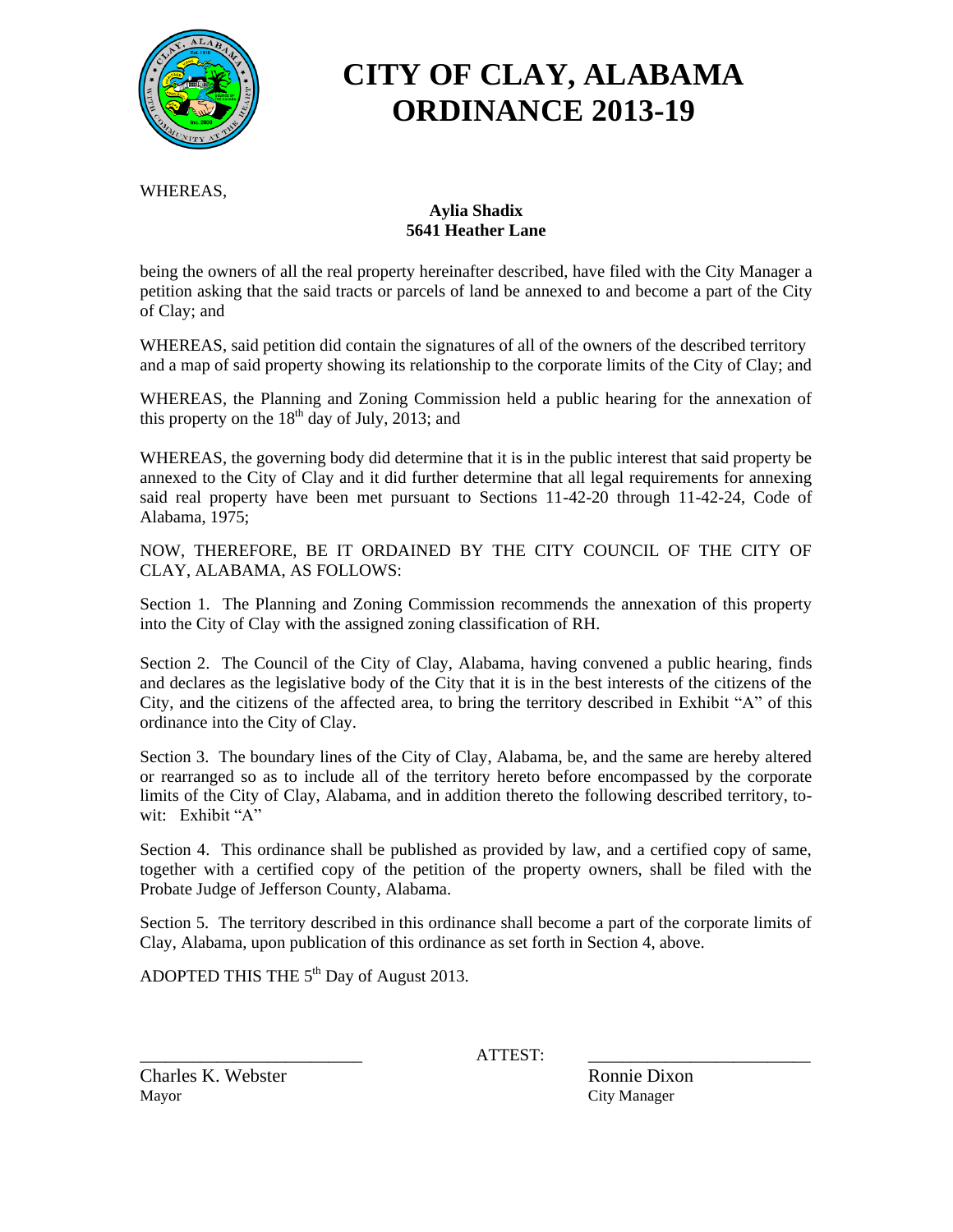

# **CITY OF CLAY, ALABAMA ORDINANCE 2013-19**

# **EXHIBIT "A"**

## **Aylia Shadix**

Tax Parcel I.D. Number Part of: 12-09-4-000-003.006 00 Property Located at: 5641 Heather Lane Birmingham, AL 35235

### **Legal Description**:

Lot 6, Millington Subdivision, Phase II, as recorded in Map Book 186 Page 94 in the office of the Judge of Probate of Jefferson County, Alabama.